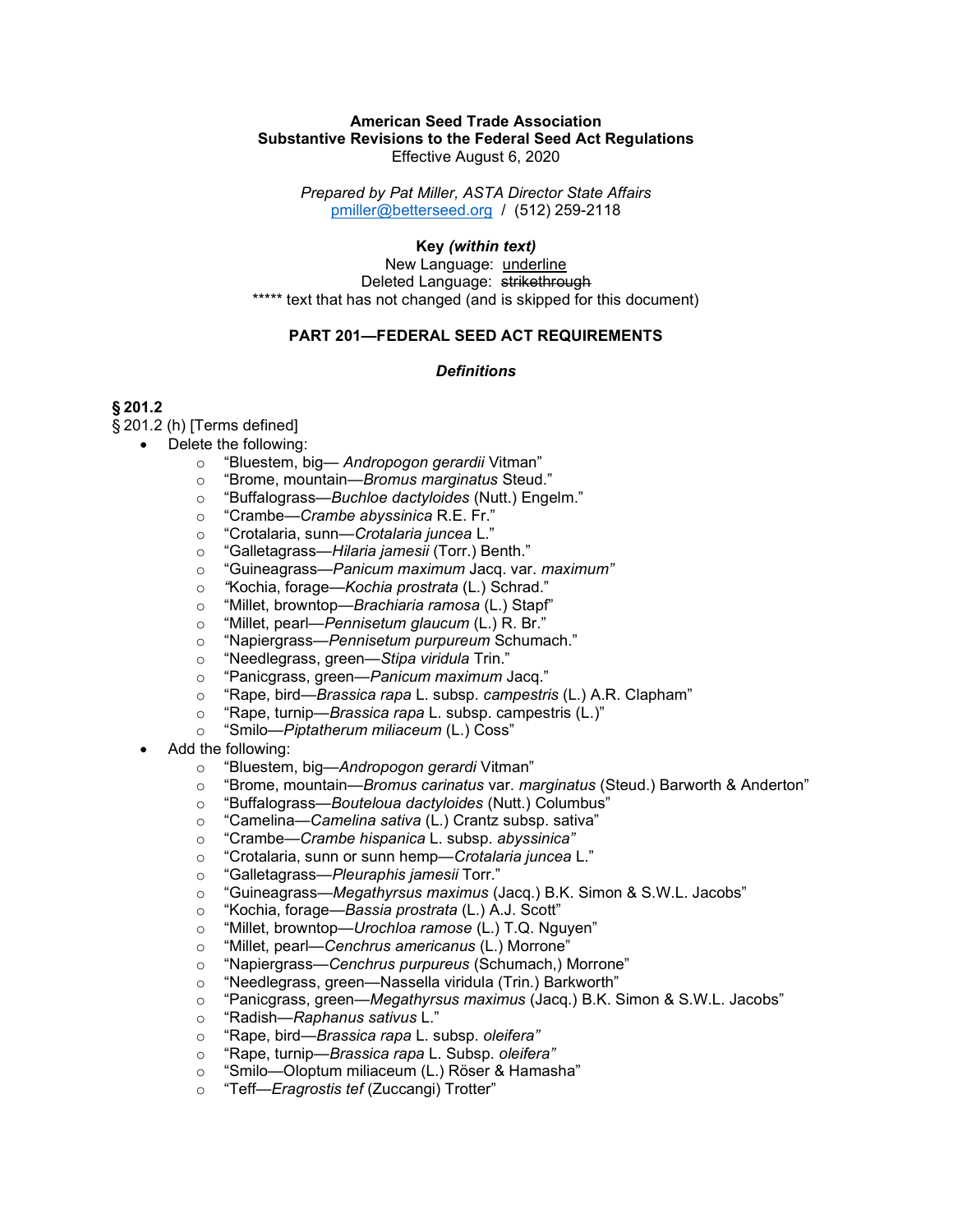## § 201.2 (i) [Terms defined]

- Delete the following:
	- o "Tomato— Lycopersicon esculentum Mill."
- Add the following:
	- o "Tomato—Solanum lycopersicum L."

# § 201.2 (l) [Terms defined]

Complete record

(1) The term "complete record" means information which relates to the origin, treatment (including but not limited to coating, film coating, encrusting, or pelleting), germination, and purity (including variety) of each lot of agricultural seed transported or delivered for transportation in interstate commerce, or which relates to the treatment (including but not limited to coating, film coating, encrusting, or pelleting), germination, and variety of each lot of vegetable seed transported or delivered for transportation in interstate commerce. Such information includes seed samples and records of declarations, labels, purchases, sales, cleaning, bulking, treatment, handling, storage, analyses, tests, and examinations.

(2) The complete record kept by each person for each chemical or biological treatment substance or lot of seed consists of the information pertaining to his own transactions and the information received from others pertaining to their transactions with respect to each chemical or biological treatment substance or lot of seed.

## § 201.2 (w) [Terms defined]

Purity. The term "purity" means the name or names of the kind, type, or variety and the percentage or percentages thereof; the percentage of other agricultural seed or crop seed; the percentage of weed seeds, including noxious-weeds seeds; the percentage of inert matter; and the names of the noxious-weed seeds and the rate of occurrence of each.

## § 201.2 (x) [Terms defined]

Inoculant. The term "inoculant" means a commercial preparation containing nitrogen-fixing bacteria applied to seed product consisting of microorganisms applied to the seed for the purpose of enhancing the availability or uptake of plant nutrients through the root system.

## § 201.2 (p) [Terms defined]

Mixture. The term "mixture" means seeds consisting of more than one kind or variety, each present in excess of 5 percent by weight of the whole. A mixture of varieties of a single kind may be labeled as a blend.

## § 201.2 (q) [Terms defined]

Coated Seed. The term "coated seed" means any seed unit covered with any substance that changes the size, shape, or weight of the original seed. Seeds coated with ingredients such as, but not limited to, rhizobia, dyes, and pesticides are excluded. a coating material.

## § 201.2 (nn) [Terms defined] ADD

Coating material. The term "coating material" means any substance that changes the size, shape, or weight of the original seed. Ingredients such as rhizobia, dyes, polymers, biologicals, and pesticides are not coating material for purposes of this part.

## § 201.2 (oo) [Terms defined] ADD

Brand. The term "brand" means a name, term, sign, symbol, or design, or a combination of them that identifies the seed of one seller or group of sellers and differentiates that seed from the seed of other sellers.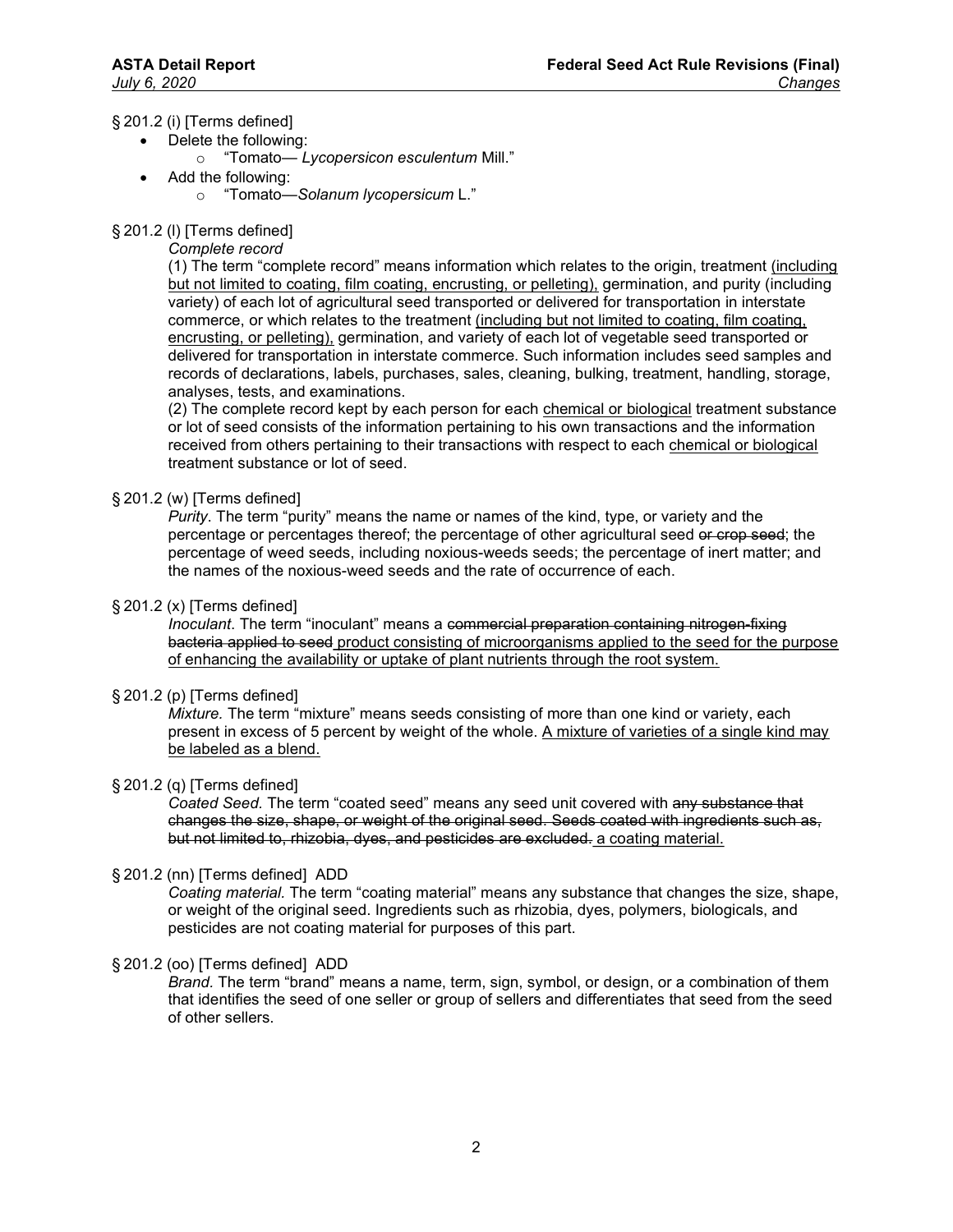#### Records for agricultural and vegetable seeds

# § 201.4

§ 201.4 (b) [Maintenance and accessibility]

Each sample of agricultural seed retained shall be at least the weight required for a noxious-weed seed examination as set forth in §201.46 and each sample of vegetable seed retained shall consist of at least 400 seeds. The record shall be kept in such manner as to permit comparison with the records required to be kept by other persons for the same lot of seed so that the origin, treatment (including, but not limited to, coating, film coating, encrusting, or pelleting)", germination, and purity (including variety) of agricultural seed and the treatment (including, but not limited to, coating, film coating, encrusting, or pelleting)", germination and variety of vegetable seed may be traced from the grower to the ultimate consumer and so that the lot of seed may be correctly labeled. The record shall be accessible for inspection by the authorized agents of the Secretary for purposes of the effective administration of the act at any time during customary business hours.

## § 201.7

#### § 201.7 [Purity (including variety)]

The complete record for any lot of seed shall include (a) records of analyses, tests, and examinations tests including statements of weed seeds, noxious weed seeds, inert matter, other agricultural seeds, and of any determinations of kind, variety, or type and a description of the methods used; and (b) for seeds indistinguishable by seed characteristics, records necessary to disclose the kind, variety, or type, including a grower's declaration of kind, variety, or type or an invoice, or other document establishing the kind, variety, or type to be that stated, and a representative sample of the seed. The grower's declaration shall be obtained and kept by the person procuring the seed from the grower. A copy of the grower's declaration and a sample of the seed shall be retained by the grower.

#### Labeling agricultural seeds

# § 201.10

201.10 (a) [Variety]

The following kinds of agricultural seeds are generally labeled as to variety and shall be labeled to show the variety name or the words "Variety Not Stated."

Alfalfa; Bahiagrass; Barley; Bean, field; Beet, field; Brome, smooth; Broomcorn; Clover, crimson; Clover, red; Clover, white; Corn, field; Corn, pop; Cotton; Cowpea; Crambe; Fescue, tall; Flax; Lespedeza, striate; Millet, foxtail; Millet, pearl; Oat; Pea, field; Peanut; Radish; Rice; Rye; Safflower; Sorghum; Sorghum-sudangrass, Soybean; Sudangrass; Sunflower; Tobacco; Trefoil, birdsfoot; Triticale; Wheat, common; Wheat, durum.

#### § 201.12a

§201.12a [Lawn and turf seed mixtures]

Seed mixtures intended for lawn and turf seeding/planting purposes shall be designated as a mixture on the label and each seed component shall be listed on the label in the order of predominance.

#### § 201.16

§ 201.16 (b) Noxious-weed seeds

Seeds or bulblets of the following plants shall be considered noxious-weed seeds in agricultural and vegetable seeds transported or delivered for transportation in interstate commerce (including Puerto Rico, Guam, and the District of Columbia). Agricultural or vegetable seed containing seeds or bulblets of these kinds shall not be transported or delivered for transportation in interstate commerce. Noxious-weed seeds include the following species on which no tolerance will be applied:

 $\circ$  Remove the terms " *Emex australis Steinh.", "Emex spinosa* (L.) Campd.", "Leptochola chinensis (L.) Nees", "Pennisetum clandestinum Chiov.", "Pennisetum macrourum Trin.",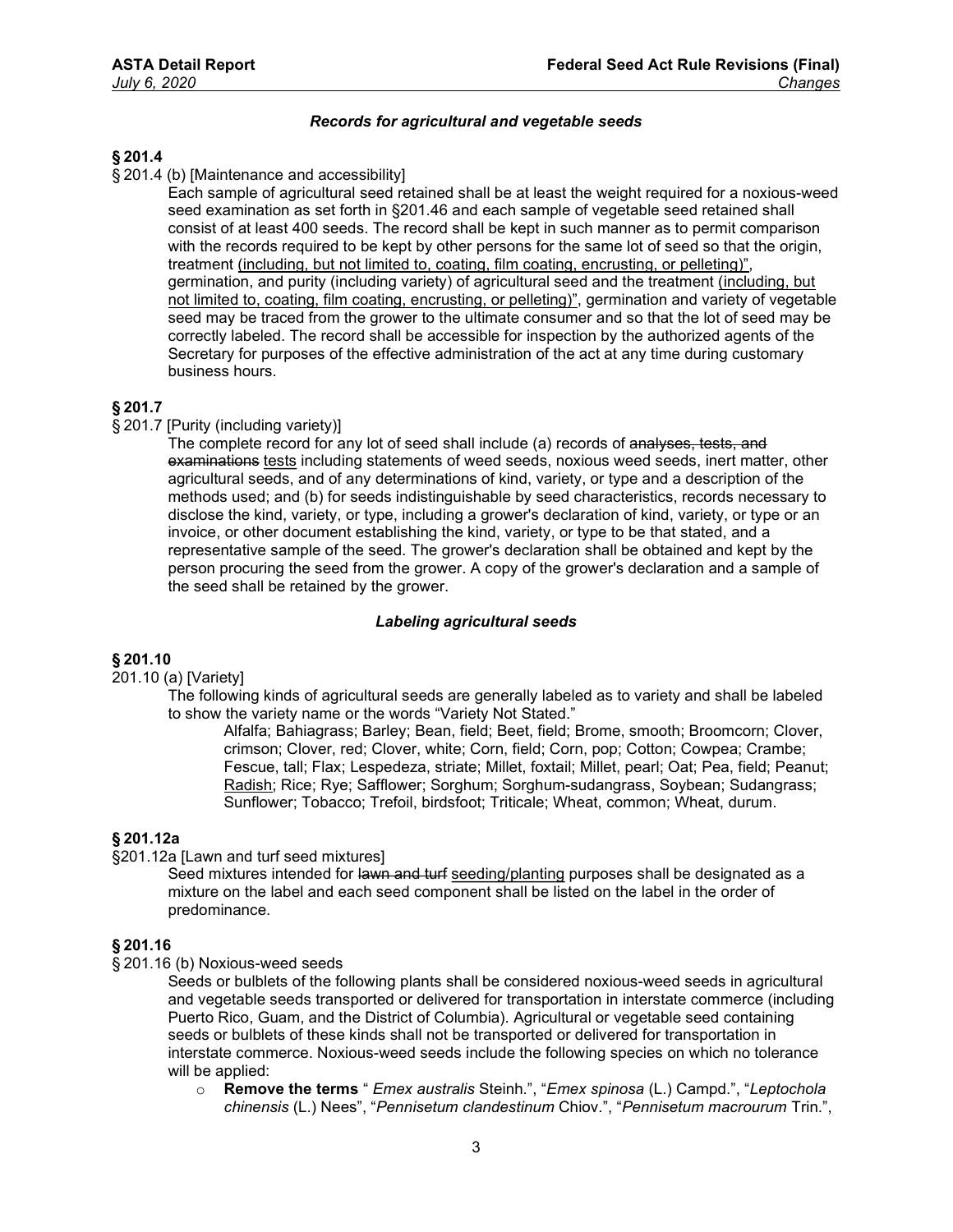"Pennisetum pedicellatum Trin.", "Pennisetum polystachion (L.) Schult.", and "Rubus fruticosus L. (complex)"

o Add the terms "Cenchrus caudatus (Schrad.) Kuntze", "Cenchrus clandestinus Morrone", "Cenchrus pedicellatus (Trin.) Morrone", "Cenchrus polystachios (L.) Morrone", "Dinebra chinensis (L.)P. M. Peterson & N. Snow", "Rubus plicatus Weihe & Nees", "Rumex hypogaeus T.M. Schust & Reveal", and "Rumex spinosus L.".

## § 201.17

§ 201.17 [Noxious-weed seeds in the District of Columbia]

- o Removing the words "Quackgrass ( Elytrigia repens)"
	- o Adding in their place the words "Quackgrass (Elymus repens)".

## § 201.18

§201.18 [Other agricultural seeds (crop seeds)]

Agricultural seeds other than those included in the percentage or percentages of kind, variety, or type may be expressed as "crop seeds" or "other crop seeds," but the percentage shall include collectively all kinds, varieties, or types not named upon the label.

# § 201.20

§ 201.20 [Germination]

The label shall show the percentage of germination for each kind or kind and variety or kind and type or of kind and hybrid of agricultural seed present in excess of comprising more than 5 percent or shown in the labeling to be present in a proportion of 5 percent or less. of the whole. The label shall show the percentage of germination for each kind, kind and variety, kind and type, or kind and hybrid of agricultural seed comprising 5 percent of the whole or less if the seed is identified individually on the label.

#### § 201.21

§ 201.21 Hard seed or dormant seed.

The label shall show the percentage of hard seed or dormant seed, as defined in §201.57 or § 201.57a, if any is present for any seed required to be labeled as to the percentage of germination, and the percentage of hard seed. The percentages of hard seed and dormant seed shall not be included as part of the germination percentage.

## § 201.23

§ 201.23 [Seller and buyer information]

The full name and address of either the shipper or consignee shall appear upon the label. If the name and address of the shipper are not shown upon the label, a code designation identifying the shipper shall be shown.

Consumer packages or containers of agricultural seed for interstate shipment must be labeled as follows:

(a) The full name and address of the interstate shipper or a code designation identifying the interstate shipper, pursuant to § 201.24, must be printed on the label.

(b) If pursuant to paragraph (a) only a code is used to identify the interstate shipper, the full name and address of the consignee must appear on the label.

(c) For purposes of this section and § 201.24, the term shipper means the seller or consignor who puts the seed into interstate commerce, and the term consignee means the buyer or recipient of the seed shipment.

#### § 201.24

§ 201.24 [Code designation.]

The code designation used in lieu of the full name and address of the person who transports or delivers seed for transportation in interstate commerce shall be approved by the Administrator of the Agricultural Marketing Service or such other person as may be designated by him for the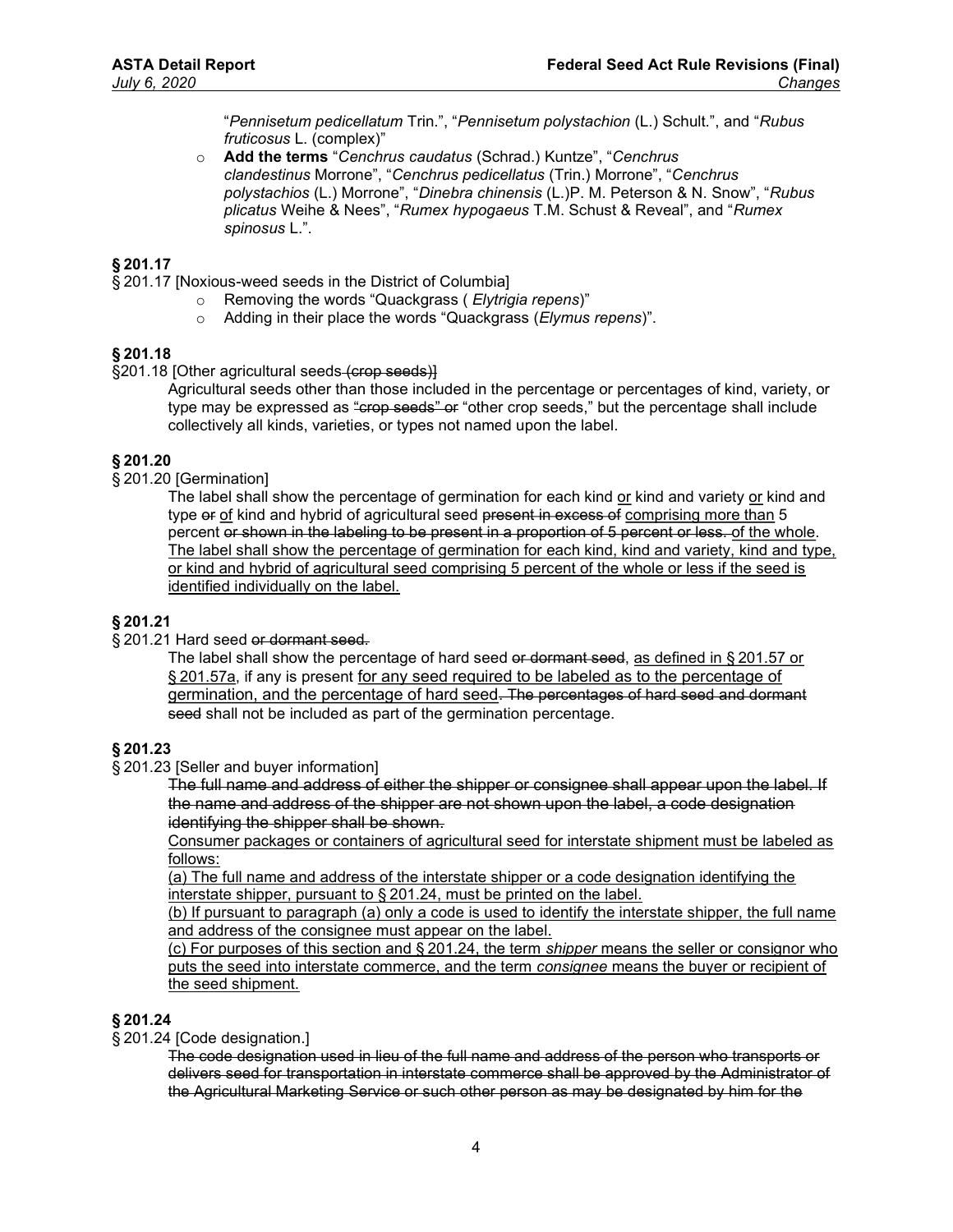purpose. When used, the code designation shall appear on the label in a clear and legible manner.

The code designation used in lieu of the full name and address of the interstate shipper pursuant to § 201.23(a) shall be approved by the Administrator of the Agricultural Marketing Service (AMS) or such other person designated by the Administrator for the purpose. When used, the AMS code designation shall appear on the label in a clear and legible manner, along with the full name and address of the consignee.

#### Labeling vegetable seeds

#### § 201.26a

§ 201.26a [Vegetable seed mixtures] ADD

Vegetable seed mixtures for seeding/planting purposes shall be designated as a mixture on the label, and each seed component shall be listed on the label in the order of predominance.

20.Revise § 201.27 to read as follows:

#### § 201.27

§ 201.27 [Seller and buyer information]

The full name and address of either the shipper, or consignee, shall appear upon the label except that if the name and address of the shipper are not shown, a code designation identifying the shipper shall be shown.

Consumer packages or containers of vegetable seed for interstate shipment must be labeled as follows:

(a) The full name and address of the interstate shipper or a code designation identifying the interstate shipper, pursuant to § 201.28, must be printed on the label.

(b) If pursuant to paragraph (a) only a code is used to identify the interstate shipper, the full name and address of the consignee must appear on the label.

(c) For purposes of this section and § 201.28, the term shipper means the seller or consignor who puts the seed into interstate commerce, and the term consignee means the buyer or recipient of the seed shipment.

## § 201.28

§ 201.28 [Code designation.]

The code designation used in lieu of the full name and address of the person who transports or delivers seed for transportation in interstate commerce shall be approved by the Administrator of the Agricultural Marketing Service or such other person as may be designated by him for the purpose. When used, the code designation shall appear on the label in a clear and legible manner.

The code designation used in lieu of the full name and address of the interstate shipper pursuant to § 201.27(a) shall be approved by the Administrator of the Agricultural Marketing Service (AMS) or such other person designated by the Administrator for the purpose. When used, the AMS code designation shall appear on the label in a clear and legible manner, along with the full name and address of the consignee.

## § 201.29

§ 201.29 [Germination of vegetable seed in containers of 1 pound or less]

Vegetable seeds in containers of 1 pound or less which have a germination percentage equal to or better than the standard set forth in § 201.31 need not be labeled to show the percentage of germination and date of test. Each variety of vegetable seed which has a germination percentage less than the standard set forth in § 201.31 shall have the words "Below Standard" clearly shown in a conspicuous place on the label or on the face of the container in type no smaller than 8 points. Each variety which germinates less than the standard shall also be labeled to show the percentage of germination and the percentage of hard seed (if any).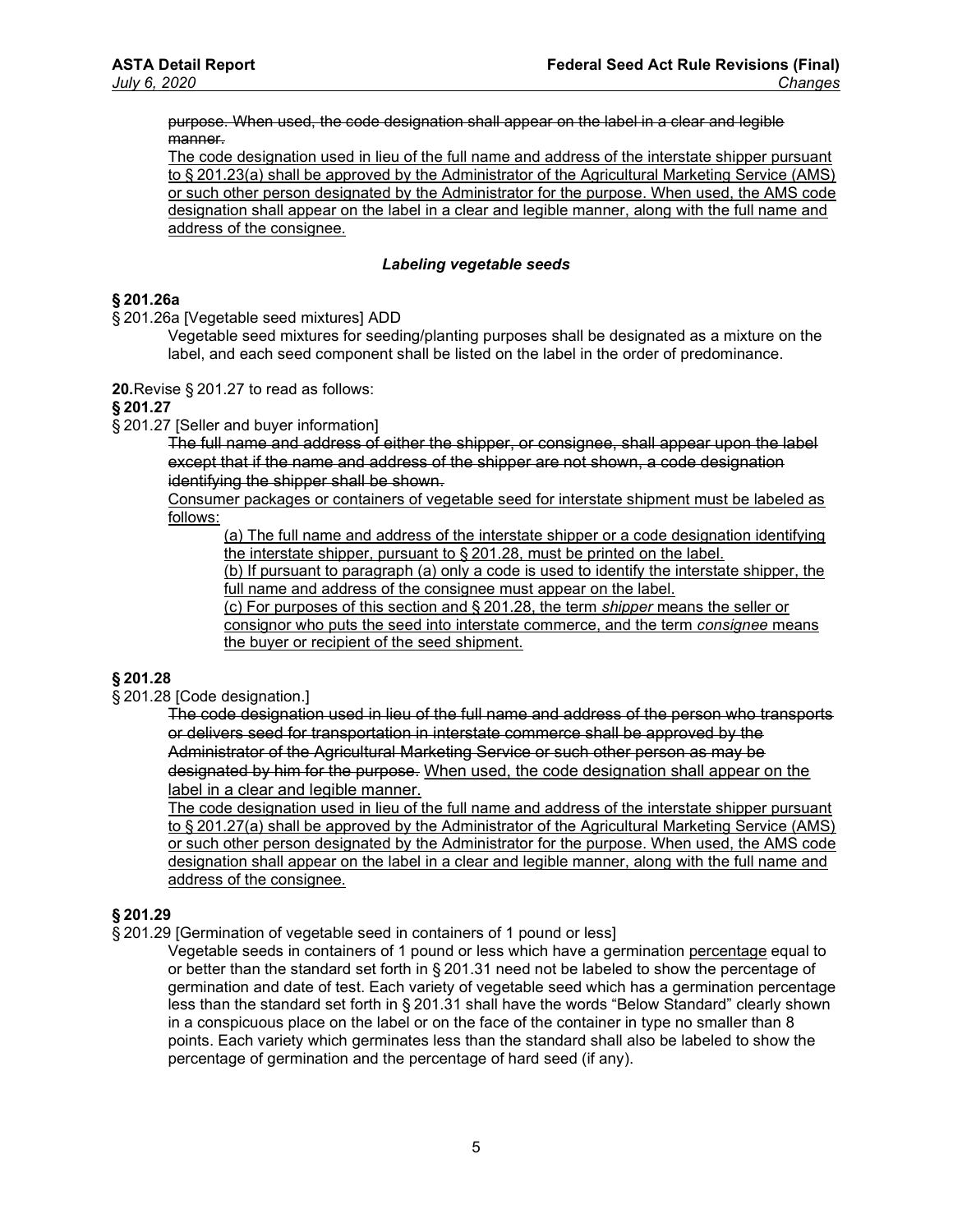## § 201.30c

§ 201.30c [Noxious-weed seeds of vegetable seed in containers of more than 1 pound] ADD Except for those kinds of noxious-weed seeds shown in § 201.16(b), the names of kinds of noxious-weed seeds and the rate of occurrence of each shall be expressed in the label in accordance with, and the rate shall not exceed the rate permitted by, the law and regulations of the State into which the seed is offered for transportation or is transported. If in the course of such transportation, or thereafter, the seed is diverted to another State of destination, the person or persons responsible for such diversion shall cause the seed to be relabeled with respect to noxious-weed seed content, if necessary, to conform to the laws and regulations of the State into which the seed is diverted.

#### Labeling in general

## § 201.31a

#### § 201.31a [Labeling treated seed]

(b) Name of substance or active ingredient. The name of any active ingredient substance as required by paragraph (a) of this section shall be the commonly accepted coined, chemical (generic), or abbreviated chemical name. The label shall include either the name of the genus and species or the brand name as identified on biological product labels. Commonly accepted coined names are free for general use by the public, are not private trademarks, and are commonly recognized as names of particular substances, such as thiram, captan, lindane, and dichlone. Examples of commonly accepted chemical (generic) names are blue-stone, calcium carbonate, cuprous oxide, zinc hydroxide, hexachlorobenzene, and ethyl mercury acetate. The terms "mercury" or "mercurial" may be used in labeling all types of mercurials. Examples of commonly accepted abbreviated chemical names are BHC (1,2,3,4,5,6-Hexachlorocyclohexane) and DDT (dichloro diphenyl trichloroethane).

#### Purity analysis in the administration of the act

## § 201.46

## § 201.46 [Weight of working sample]

(b) Mixtures consisting of one predominant kind of seed or groups of kinds of similar size. The weights of the purity and noxious-weed seed working samples in this category shall be determined by the kind or group of kinds which compromise comprise more than 50 percent of the sample.

## § 201.46

§ 201.46 [Weight of working sample] TABLE

| Name of seed                                      | Camelina | Radish. | Teff |
|---------------------------------------------------|----------|---------|------|
| Minimum weight for purity analysis (grams)        |          | 40      | 880  |
| Minimum weight for noxious-weed seed exam (grams) | -30      | 300     | 75   |
| Approximate number of seed per gram               |          | 10.     | 3288 |

## § 201.47a

§ 201.47a [Seed Unit]

The seed unit is the structure usually regarded as a seed in planting practices and in commercial channels. The seed unit may consist of one or more of the following structures: (a) True seeds;

(b) For the grass family:

(1) Caryopses and single florets;

(2) Multiple florets and spikelets in tall oatgrass (Arrhenatherum elatius), oat (Avena spp.), gramas (Bouteloua spp.), rhodesgrass (Chloris gayana), barley (Hordeum vulgare), and bluegrass (Poa spp.);

(3) Entire spikelets in bahiagrass, bentgrasses, dallisgrass, guineagrass, browntop millet, foxtail millet, proso millet, panicgrasses, redtop, rice,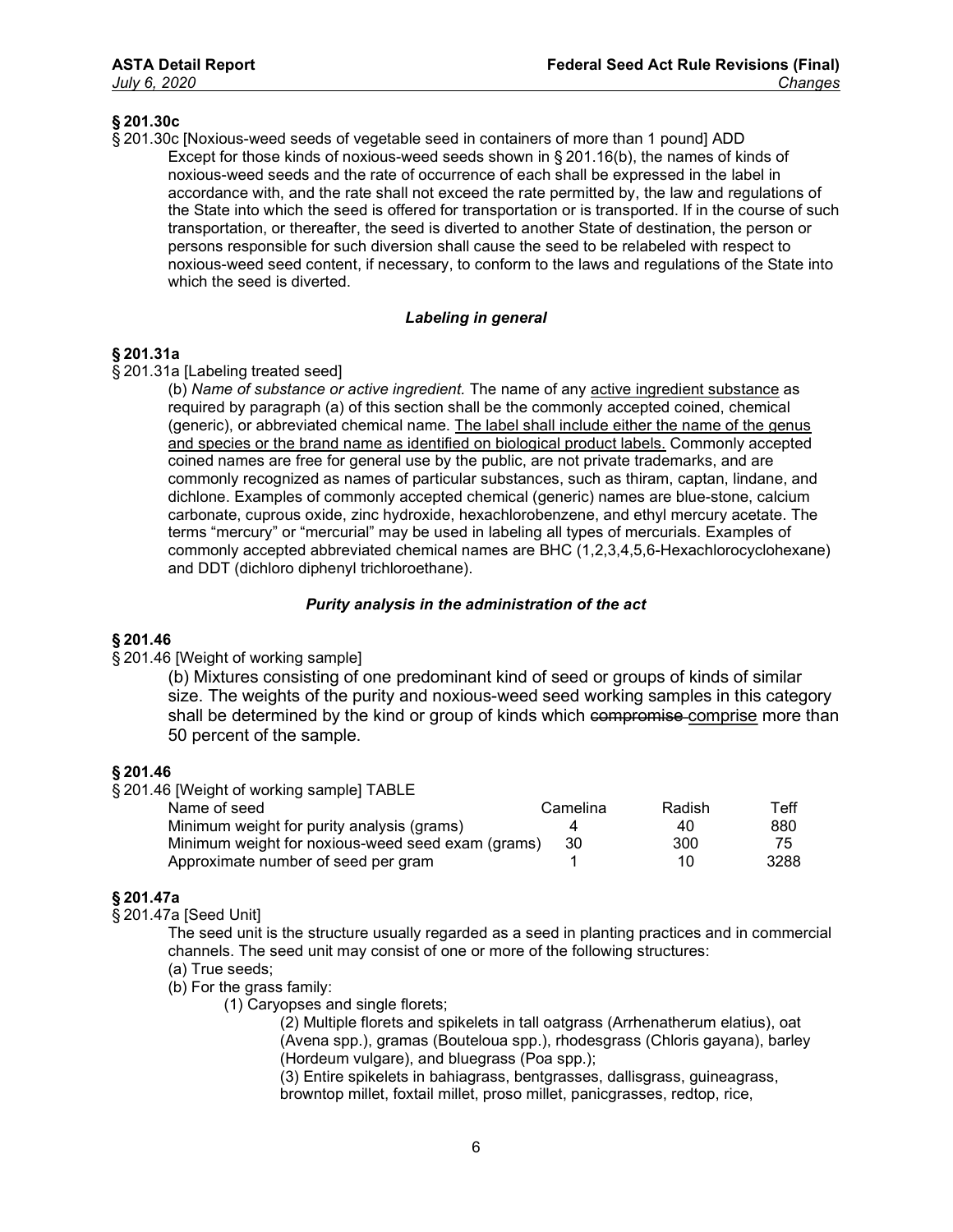switchgrass, and vaseygrass. Entire spikelets which may have attached rachis segments, pedicels, and sterile spikelets in big bluestem, little bluestem, sand bluestem, yellow bluestem, bottlebrush-squirreltail, broomcorn, yellow indiangrass, johnsongrass, sorghum, sorghum- sudangrass, sorghum almum, sorgrass, and sudangrass;

- (4) Spikelet groups:
	- (i) Spikelet groups that disarticulate as a unit in galletagrass;
	- (ii) Spikelet groups that disarticulate as units with attached rachis and internodes in bluestems, side-oats grama, and yellow indiangrass;
- (5) Fascicles of buffelgrass (Cenchrus ciliaris) consisting of bristles and spikelets;
- (6) Burs of buffalograss (Buchloe dactyloides Bouteloua dactyloides);
- (7) Bulblets of bulbous bluegrass (Poa bulbosa);
- (8) Multiple units as defined in §201.51a(b)(1).

(c) Dry indehiscent fruits in the following plant families: Buckwheat (Polygonaceae), sunflower (Compositae Asteraceae), geranium (Geraniaceae), goosefoot (Chenopodiaceae), and valerian (Valerianaceae);

(d) One- and two-seeded pods of small-seeded legumes (Leguminosae Fabaceae), burs of the burclovers (Medicago arabica, M. polymorpha), and pods of peanuts (Arachis hypogaea). (This does not preclude the shelling of small-seeded legumes for purposes of identification.) Pods of legumes normally containing more than two seeds, when occurring incidentally in the working sample, should be hulled if the kind is hulled when marketed;

(e) Fruits or half fruits in the carrot family (Umbelliferae Apiaceae);

(f) Nutlets in the following plant families: Borage (Boraginaceae), mint (Labiatae Lamiaceae), and vervain (Verbenaceae);

(g) "Seed balls" or portions thereof in multigerm beets, and fruits with accessory structures such as occur in other Chenopodiaceae and New Zealand spinach. For forage kochia refer to §201.48(j) and §201.51(a)(7).

#### § 201.48

#### Kind or variety considered pure seed.

The pure seed shall include all seeds of each kind or each kind and variety under consideration present in excess of 5 percent by weight of the whole. \*\*\*\*\*

(a) Immature or shriveled seeds and seeds that are cracked or injured. For seeds of legumes (Leguminosae Fabaceae) and crucifers (Cruciferae Brassicaceae) with the seed coats entirely removed refer to  $\S 201.51(a)(1);$ \*\*\*\*\*

(f) Intact fruits, whether or not they contain seed, of species belonging to the following families: Sunflower (Compositae Asteraceae), buckwheat (Polygonaceae), carrot (Umbelliferae Apiaceae), valerian (Valerianaceae), mint (Labiatae Laminaceae) and other families in which the seed unit may be a dry, indehiscent one-seeded fruit. For visibly empty fruits, refer to inert matter, § 201.51(a)(6);

\*\*\*\*\*  $(q)(1)$  Intact burs of buffalograss (Buchloe *Bouteloua dactyloides*) shall be considered pure seed whether or not a caryopsis is present. Refer to § 201.51(a)(6) for burs which are visibly empty. \*\*\*\*\*

(g)(3) Special purity procedures for smooth brome, chewings fescue, red fescue, orchardgrass, fairway crested wheatgrass, standard crested wheatgrass, intermediate wheatgrass, pubescent wheatgrass, tall wheatgrass, and western wheatgrass are listed in § 201.51a(b).

## § 201.51

§ 201.51 [Inert matter]

Inert matter shall include seeds and seed-like structures from both crop and weed plants and other material not seeds as follows:

(a) Seeds and seed-like structures from crop plants: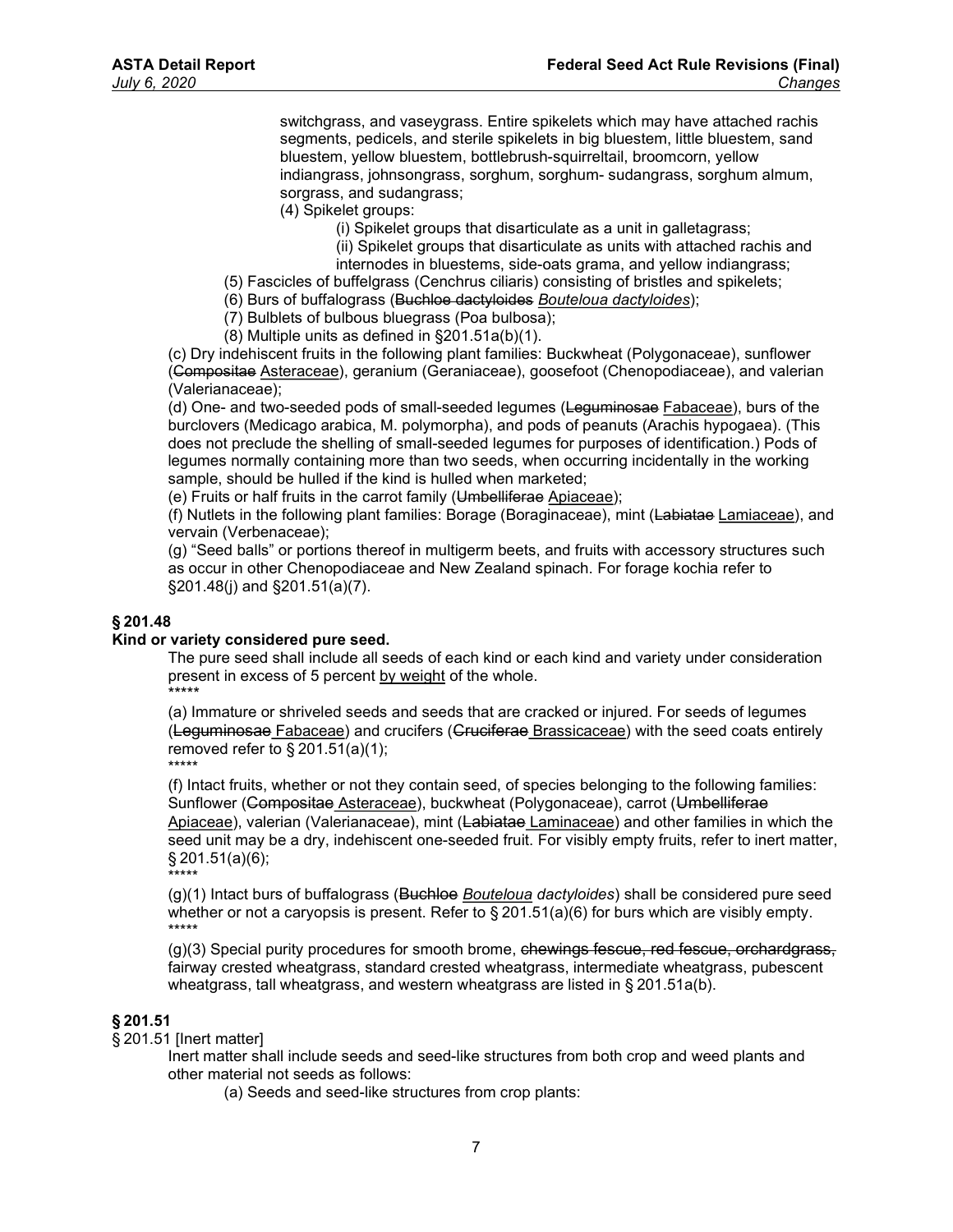\*\*\*\*\*

\*\*\*\*\*

\*\*\*\*\*

(1) Seeds of legumes (Leguminosae Fabaceae) and crucifers brassica (Cruciferae Brassicaceae) with the seed coats entirely removed. Refer to §210.48(a) for pure seed classification.

(b) Seeds and seed-like structures from weed plants, which by visual examination (including the use of light or dissection), can be determined to be within the following categories:

(2) Grass florets and caryopses classed as inert:

(iv) Immature florets of quackgrass (Agropyron Elymus repens) in which the caryopses are less than one-third the length of the palea. The caryopsis is measured from the base of the rachilla;

(v) Free caryopses of quackgrass (A. E. repens) that are 2 mm or less in length.

\*\*\*\*\*

(4) Immature seed units, devoid of both embryo and endosperm, such as occur in but not limited to the following plant families: Sedge (Cyperaceae), buckwheat (Polygonaceae), morning glory (Convolvulaceae), nightshade (Solanaceae), puncturevine (Zygophyllaceae) and sunflower (Compositae Asteraceae). Cocklebur (Xanthium spp.) burs are to be dissected to determine whether or not seeds are present.

#### § 201.51a

§ 201.51a Special procedures for purity analysis. (replaces all language)

(a) The laboratory analyst shall use the Uniform Blowing Procedure described in this paragraph to separate pure seed and inert matter in the following: Kentucky bluegrass, Canada bluegrass, rough bluegrass, Pensacola variety of bahiagrass, orchardgrass, blue grama, and side-oats grama.

(1) Separation of mixtures. Separate seed kinds listed in this section from other kinds in mixtures before using the Uniform Blowing Procedure.

(2) Calibration samples. Obtain calibration samples and instructions, which are available on loan through the Seed Regulatory and Testing Division, S&T, AMS, 801 Summit Crossing Place, Suite C, Gastonia, North Carolina 28054.

(3) Blowing point. Use the calibration samples to establish a blowing point prior to proceeding with the separation of pure seed and inert matter for these kinds.

(i) Refer to the specifications on the calibration samples for Kentucky bluegrass,

orchardgrass, and Pensacola variety of bahiagrass to determine their appropriate blowing points for the Uniform Blowing Procedure.

(ii) Use the calibration sample for Kentucky bluegrass to determine the blowing points for Canada bluegrass, rough bluegrass, blue grama, and side-oats grama.Start Printed Page 40582

(A) The blowing point for Canada bluegrass shall be the same as the blowing point determined for Kentucky bluegrass.

(B) The blowing point for rough bluegrass shall be a factor of 0.82 (82 percent) of the blowing point determined for Kentucky bluegrass. The 0.82 factor is restricted to the General-type seed blower.

(C) The blowing point for blue grama shall be a factor of 1.157 of the blowing point determined for Kentucky bluegrass. Before blowing, extraneous material that will interfere with the blowing process shall be removed. The sample to be blown shall be divided into four approximately equal parts and each blown separately. The 1.157 factor is restricted to the General-type seed blower. (D) The blowing point for side-oats grama shall be a factor of 1.480 of the blowing point determined for Kentucky bluegrass. Before blowing, extraneous material that will interfere with the blowing process shall be removed. The sample to be blown shall be divided into four approximately equal parts and each part blown separately. The 1.480 factor is restricted to the General-type seed blower.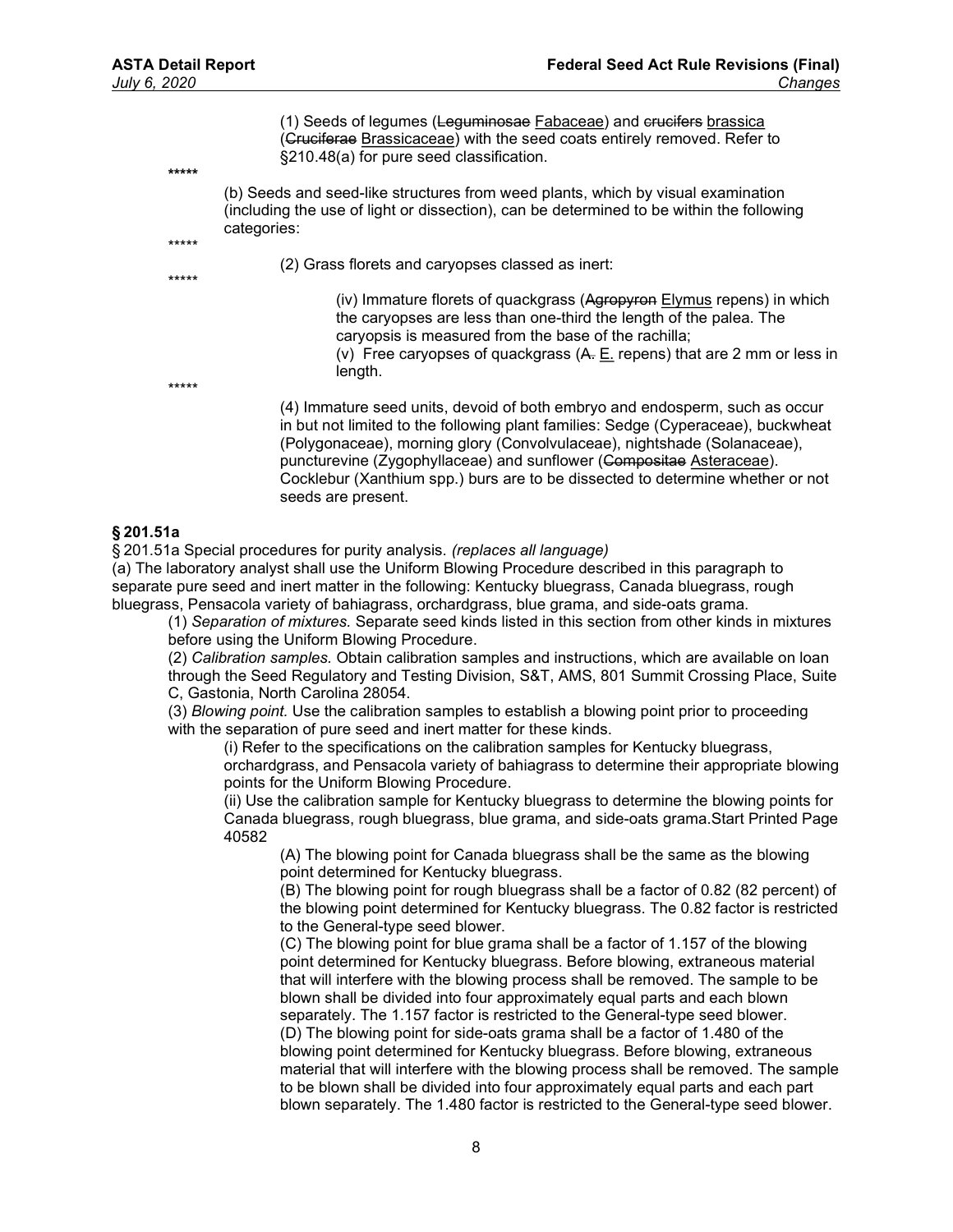(4) Blower calibration. Calibrate and test the blower according to the instructions that accompany the calibration samples before using the blower to analyze the seed sample. Use the

anemometer to set the blower gate opening according to the calibration sample specifications. (i) Determine the blowing point using a calibrated anemometer.

(ii) Position the anemometer fan precisely over the blower opening, set it at meters per second (m/s), run the blower at the calibrated gate setting, and wait 30 seconds before reading the anemometer.

(iii) Use this anemometer reading to determine the blower gate setting whenever the Uniform Blowing Procedure is required.

(5) Pure seed and inert matter. Use the calibrated blower to separate the seed sample into light and heavy portions. After completing the initial separation, remove and separate all weed and other crop seeds from the light portion. The remainder of the light portion shall be considered inert matter. Remove all weed and other crop seeds and other inert matter (stems, leaves, dirt) from the heavy portion and add them to the weed seed, other crop seed, or inert matter separations, as appropriate. The remainder of the heavy portion shall be considered pure seed.

 $(b)$  \* \* \*

| <b>Percent of</b><br>single units of<br>each kind | <b>Crested</b><br>wheat-<br>grass <sup>b</sup> | <b>Pubescent</b><br>wheat-grass | Intermediate<br>wheat-grass | Tall<br>wheat-<br>grass <sup>c</sup> | Western<br>wheat-<br>grass <sup>c</sup> | <b>Smooth</b><br>brome |
|---------------------------------------------------|------------------------------------------------|---------------------------------|-----------------------------|--------------------------------------|-----------------------------------------|------------------------|
| 50 or below                                       | 70                                             | 66                              | 72                          |                                      |                                         | 72                     |
| 50.01-55.00                                       | 72                                             | 67                              | 74                          |                                      |                                         | 74                     |
| 55.01-60.00                                       | 73                                             | 67                              | 75                          |                                      |                                         | 75                     |
| 60.01-65.00                                       | 74                                             | 67                              | 76                          |                                      |                                         | 76                     |
| 65.01-70.00                                       | 75                                             | 68                              | 77                          |                                      | 60                                      | 78                     |
| 70.01-75.00                                       | 76                                             | 68                              | 78                          |                                      | 66                                      | 79                     |
| 75.01-80.00                                       | 77                                             | 69                              | 79                          | 50                                   | 67                                      | 81                     |
| 80.01-85.00                                       | 78                                             | 69                              | 80                          | 55                                   | 68                                      | 82                     |
| 85.01-90.00                                       | 79                                             | 69                              | 81                          | 65                                   | 70                                      | 83                     |
| 90.01-100.00                                      | 79                                             | 70                              | 82                          | 70                                   | 74                                      | 85                     |

#### Table of Factors to Apply to Multiple Units<sup>a</sup>

<sup>a</sup> The factors represent the percentages of the multiple unit weights which are considered pure seed. The remaining percentage is regarded as inert matter.

*b* Includes both standard crested wheatgrass and fairway crested wheatgrass.

c  Dashes in table indicate that no factors are available at the levels shown.

Table of Factors To Apply to Multiple Units <sup>a</sup>

## Germination tests in the administration of the act

#### § 201.56

§201.56 Interpretation

(d) Seed units containing more than one seed or embryo, such as New Zealand spinach seed, Beta seed, double fruits of the carrot family (Umbelliferae Apiaceae), multiple seeds of burnet,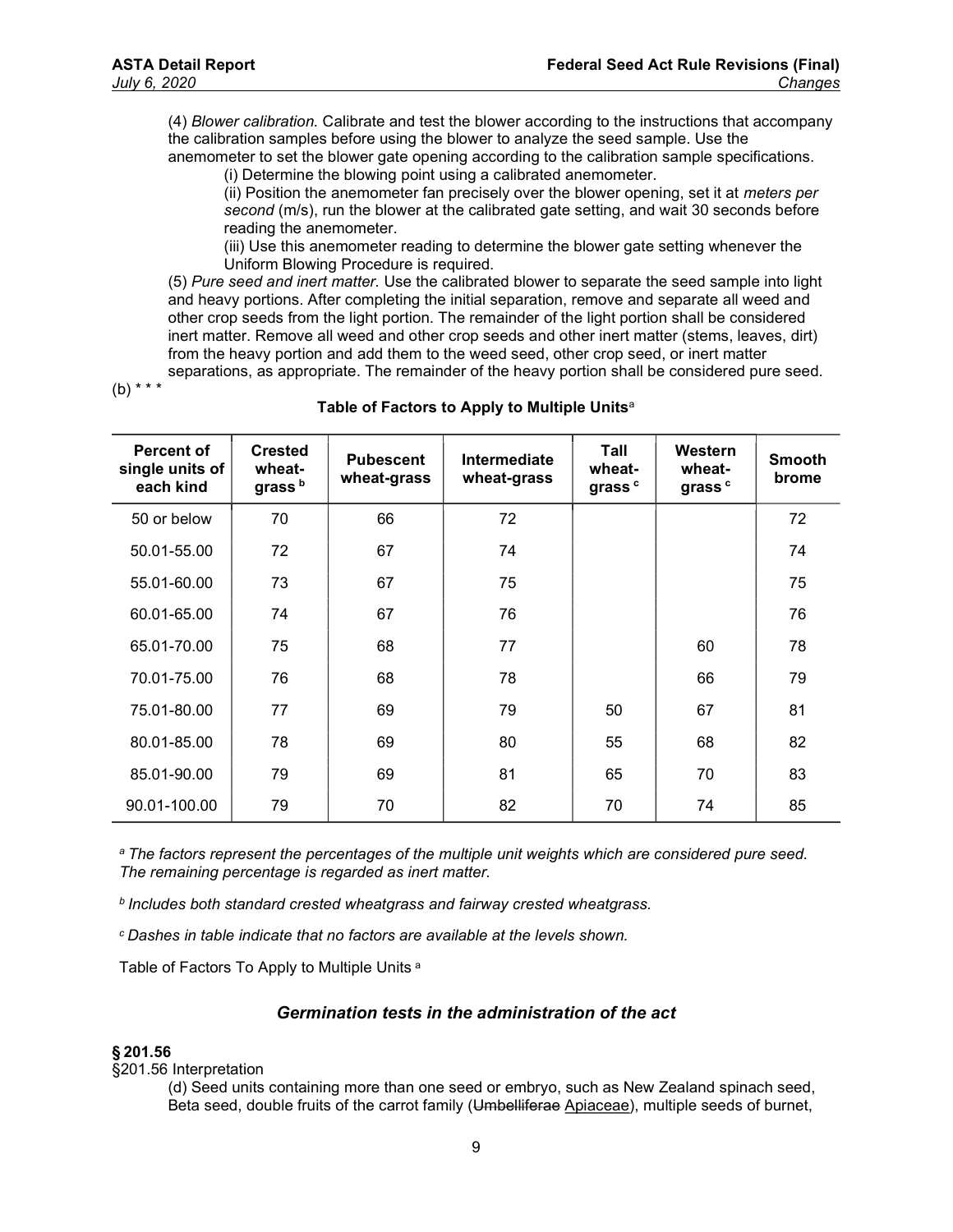and seed units of grasses consisting of multiple florets, shall be tested as a single seed and shall be regarded as having germinated if they produce one or more normal seedlings.

## §201.58

§201.58 Substrata, temperature, duration of test, and certain other specific directions for testing for germination and hard seed

(a) Definitions and explanations applicable to table 2—(1) Duration of tests. The following deviations are permitted from the specified duration of tests: Any test may be terminated prior to the number of days listed under "Final count" if the maximum germination of the sample has then been determined. The number of days stated for the first count is approximate and a deviation of 1 to 3 days is permitted. If at the time of the prescribed test period the seedlings are not sufficiently developed for positive evaluation, it is possible to extend the time of the test period two additional days. If the prescribed test period or the allowed extension falls on a weekend or public holiday, the test may be extended to the next working day. (Also, see paragraph (a)(5) of this section and § 201.57.) (Also, see paragraph (a)(5) of this section and § 201.57.) \*\*\*\*\*

|                            |                  |                           | <b>First</b>  | <b>Final</b>  | <b>Additional directions</b>                                |                                                                                          |  |  |  |
|----------------------------|------------------|---------------------------|---------------|---------------|-------------------------------------------------------------|------------------------------------------------------------------------------------------|--|--|--|
| Name of<br>seed            | <b>Substrata</b> | <b>Temperature</b><br>°C) | count<br>days | count<br>days | <b>Specific</b><br>requirements                             | <b>Fresh and</b><br>dormant seed                                                         |  |  |  |
| <b>AGRICULTURAL SEED</b>   |                  |                           |               |               |                                                             |                                                                                          |  |  |  |
| Camelina                   | ΤВ               | 20                        | 4             |               |                                                             |                                                                                          |  |  |  |
| <b>Oat</b>                 | B,T,S            | 20:15                     | 5             | 10            |                                                             | Prechill at 5 or 10 °C for 5 days and test for 7 days<br>or predry and test for 10 days. |  |  |  |
| Radish                     | B, T             | 20                        | 4             | 6             |                                                             |                                                                                          |  |  |  |
| Teff                       | TВ               | 20-30                     | 4             |               | KNO <sub>3</sub>                                            |                                                                                          |  |  |  |
| <b>VEGETABLE SEED</b>      |                  |                           |               |               |                                                             |                                                                                          |  |  |  |
| <b>Brussels</b><br>Sprouts | B.P.T            | 20-30                     | 3             | 10            | Prechill 5 days at 5 or 10 °C for 3 days;<br>KNO3 and Light |                                                                                          |  |  |  |

| TABLE 2 TO PARAGRAPH (C)(3) |  |
|-----------------------------|--|
| <i>(additions)</i>          |  |

#### **Tolerances**

#### § 201.60

§201.60 Purity percentages

(a) (1) The tolerance for a given percentage of the purity components is the same whether for pure seed, other crop seed, weed seed, or inert matter. Wider tolerances are provided when 33 percent or more of the sample is composed of seed plus empty florets and/or empty spikelets of the following chaffy kinds: bentgrasses, bermudagrasses, bluegrasses, bluestems, bottlebrushsquirreltail, bromes, buffalograss, buffelgrass, carpetgrass, soft chess, dallisgrass, fescues, foxtails, galletagrass, guineagrass, gramas, molassesgrass, tall oatgrass, orchardgrass, redtop, rescuegrass, rhodesgrass, Indian ricegrass, ryegrasses, sweet vernalgrass, teff, vaseygrass, veldtgrass, wheatgrasses, wildryes, and yellow indiangrass. The wider tolerances do not apply to seed devoid of hulls.

(b) (2) All other components. Values for H and L shall be obtained from the last column of Table 1, §201.46, or by laboratory tests for inert matter, weed seeds, or other crop seeds where such values are not obtainable from Table 1. In computing tolerances for nonchaffy kinds the values for T1 are taken from column C of Table 3, and for chaffy kinds the values for T1 are taken from column D of Table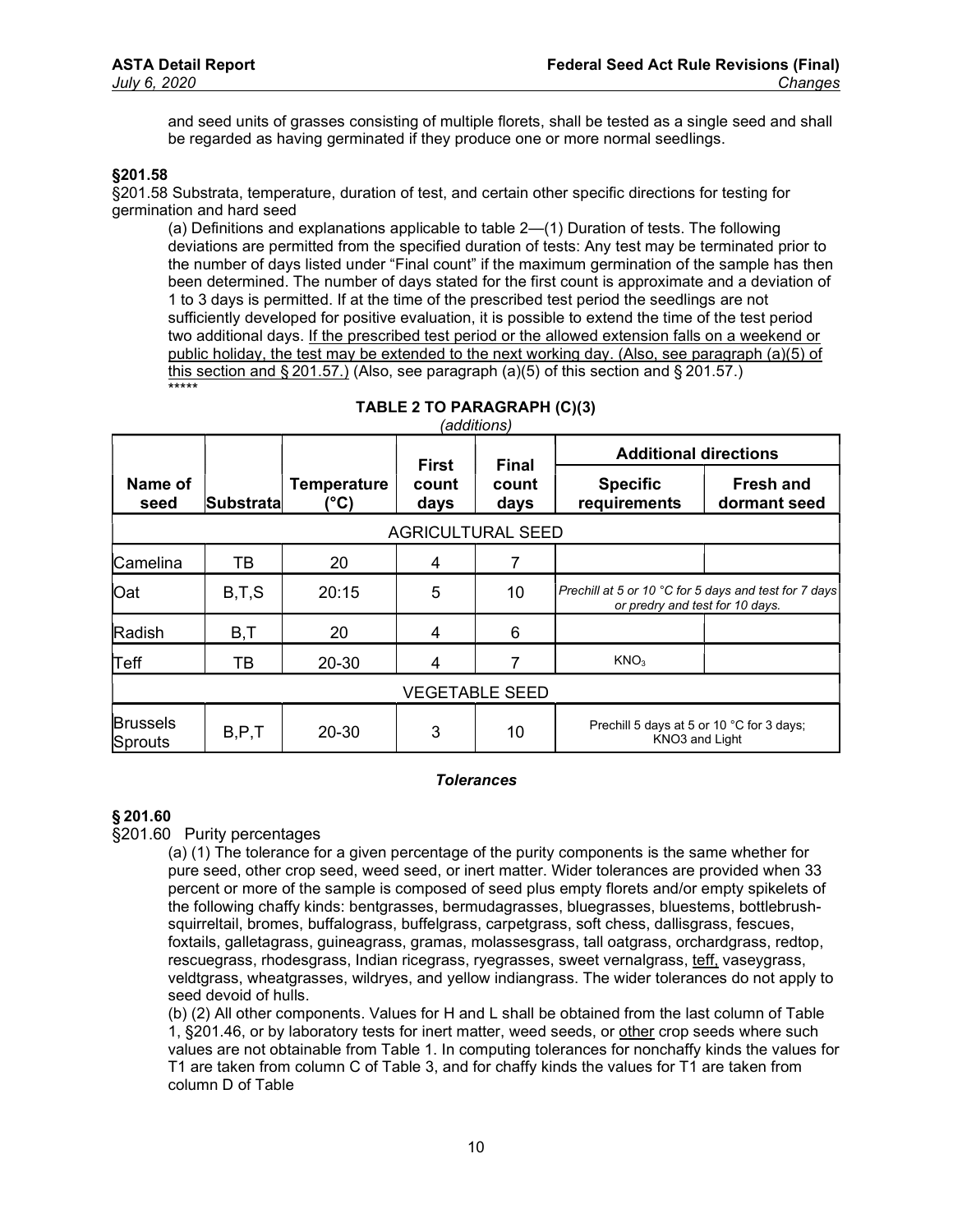## § 201.61

§ 201.61 Fluorescence percentages in ryegrasses. Fluorescence Tolerance, Based on Test Fluorescence (TFL)

## § 201.64

§ 201.64 Pure live seed.

The tolerance for pure live seed shall be determined by applying the respective tolerances to the germination plus the hard seed and dormant seed, and the pure seed.

$$
PLS = \frac{[Germanation % + HardSeed % + Dormant Seed %]x Pure Seed %}{}
$$

100

#### Certified Seed

## § 201.68

§ 201.68 Eligibility requirements for certification of varieties.

The certifying agency shall require the originator, developer, or owner of the variety, or agent thereof, to make the following available when eligibility for certification is requested:

When a seed originator, developer, owner of the variety, or agent thereof requests eligibility for certification, the certification agency shall require the person to provide the following information upon request:

(a) The name of the variety.

(b) A statement concerning the variety's origin and the breeding or reproductive stabilization procedure used in its development.

## § 201.70

§ 201.70 Limitations of generations for certified seed.

(a) Recertification of the Certified class may be permitted when no Foundation or Registered seed is being maintained; or

## § 201.74

§201.74 Labeling of all classes of certified seed

(a) All classes of certified seed when offered for sale shall have an official certification label affixed to each container clearly identifying the certifying agency, the lot number or other identification, the variety name (if certified as to variety), and the kind and class of seed. (b) In the case of seed sold in bulk, the invoice or accompanying document shall identify the certifying agency, the crop kind, variety (if certified as to variety), class of seed, and the lot number or other identification.

(c) The official certification label may be printed directly on the container when an accounting of the containers is required by the certifying agency. The seed lot number or other identification number, the kind, and variety name <del>(if certified to variety)</del> shall appear on the official label and/or directly on the container in a position to be viewed in conjunction with the official certification label.

## § 201.75

§201.75 Interagency certification

(b) Seed to be recognized for interagency certification must be received in containers carrying official certification labels, or if shipped for processing, evidence of its eligibility from another official certifying agency, together with the following information:

- (1) Variety (if certified as to variety) and kind;
- (2) Quantity of seed (pounds or bushels);
- (3) Class of certified seed;
- (4) Inspection or lot number traceable to the previous certifying agency's records.

(c) Each label used in interagency certification shall be serially numbered or carry the certification identity number and clearly identify the certifying agencies involved, the variety (if certified as to